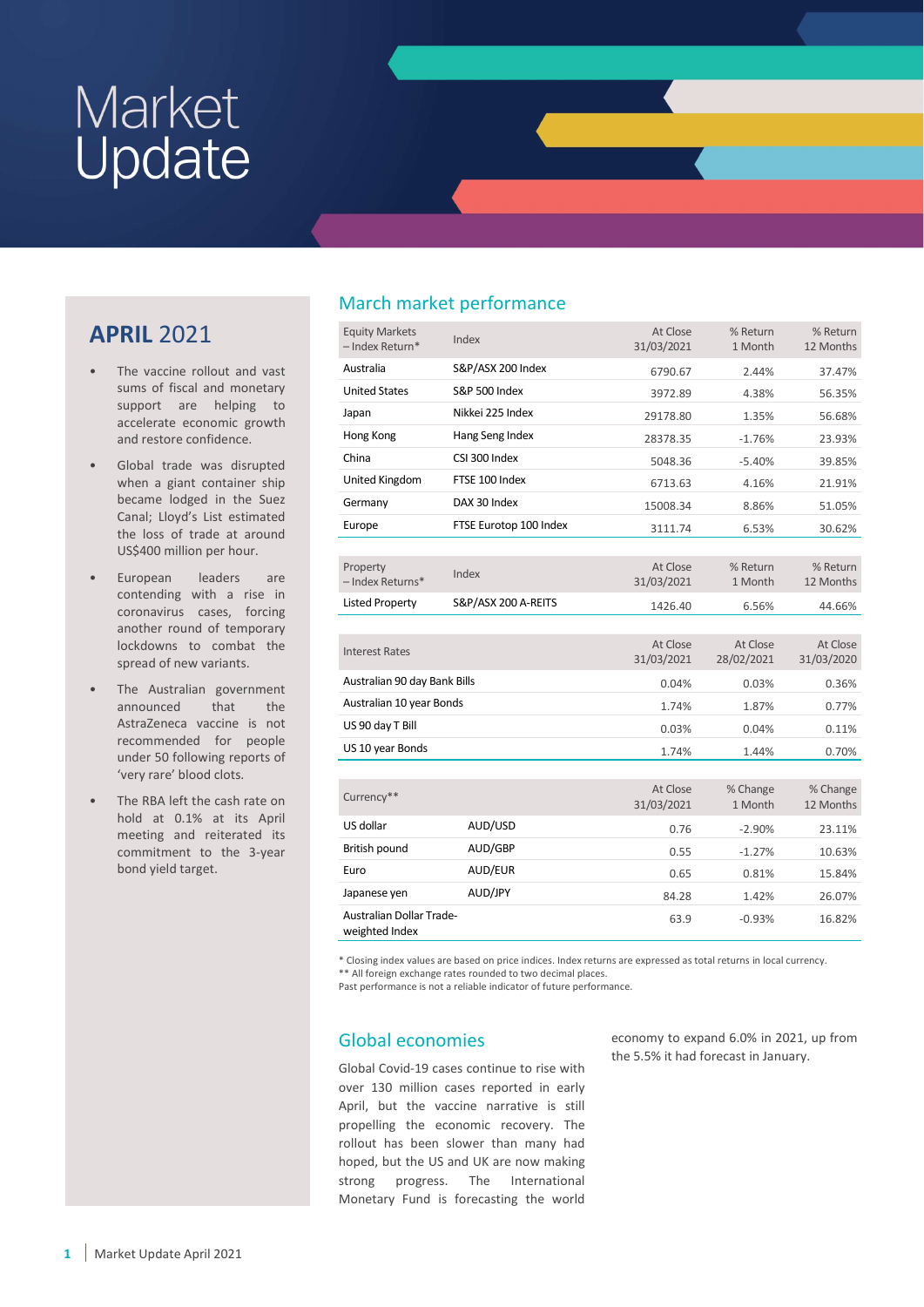#### US

The US economy continues its upward trajectory with recent data pointing to an upswing in activity and an improvement in confidence as the vaccine rollout increases pace. More than 100 million people have received at least one coronavirus vaccine dose, and over 1 million doses were administered on a single day. The IMF expects US GDP to grow by 6.4% in 2021, an upgrade of 1.3 percentage points, driven in large part by the Biden administration's \$1.9 trillion stimulus. The manufacturing index rose to 59.0 as expected, while the services index surprised to the upside at 60.0 (above the expected 59.1). The ISM non-manufacturing PMI continued to strengthen in March, lifting from 55.3 to 63.7 and easily surpassing expectations of 59.0. The reading pointed to the strongest growth in services activity on record as the easing of coronavirus-related restrictions released pent-up demand for many services. Non-farm payrolls for March came in strongly at 916k, beating expectations of 647k, while consumer confidence surged 19.3 points in March to 109.7, beating expectations of 96.9. The Federal Reserve maintained its accommodative policy stance at its March meeting, as widely expected. Fed Chair Jerome Powell stated that the unevenness in the economic recovery will see monetary policy remain accommodative for some time.

#### Europe

Europe's battle against the coronavirus took a backward step as France and Italy were forced to impose nationwide lockdowns ahead of the Easter weekend following a surge in cases. France's President Macron announced that the lockdown rules currently in operation in 19 French departments, including the Paris region, will be extended to the rest of the country and will remain in place for at least four weeks. German Chancellor Angela Merkel said she is in favour of a "short national lockdown" as the country struggles to bring case numbers under control with a surge in the British variant. Meanwhile the UK remains on a steady path out of its three-month lockdown as the government considers a 'vaccine passport' to allow travellers proof of their inoculation, although equitable concerns have been raised for those unable to access vaccines. UK GDP expanded 1.3% in the fourth quarter, surpassing expectations of 1.0%, while the yearly rate improved 1.2% to - 7.3% (-7.8% expected). The unemployment rate across the eurozone rose to 8.3% in February, above expectations of 8.1%, while the youth unemployment rate printed at 17.3%. Among the largest eurozone economies, the highest jobless rates were recorded in Spain (16.1%), Italy (10.2%) and France (8.0%).

#### China

China is ramping up its vaccine diplomacy, with Chinese-made vaccines being used to inoculate millions of people in dozens of countries around the world. China is still lagging the US in the number of people vaccinated, prompting the Chinese Centre for Disease Prevention and Control to up its target for the number of people injected to 560 million, or 40% of its population, by the end of June. That means China will need to administer some 460 million doses in the next three months—double the goal stated by US President Biden over roughly the same time span. China's economy returned to pre-pandemic levels last year and is projected by the IMF to grow by a further 8.4% in 2021, in contrast to most other major economies, which will not return to their pre-pandemic size until 2023 at the earliest. In terms of recent economic data, retail sales surged 33.8% year-on-year in the January-February period, above expectations of 32.0%, as sales cycled last year's lows due to the coronavirus shutdown. The unemployment rate unexpectedly lifted to 5.5%, up from 5.2% in December, while industrial production lifted 35.1%, surpassing expectations of 30.0%. The NBS manufacturing PMI came in at 51.9 in March, beating expectations of 51.2, and the Caixin composite index printed at 53.1, recovering from February's fall.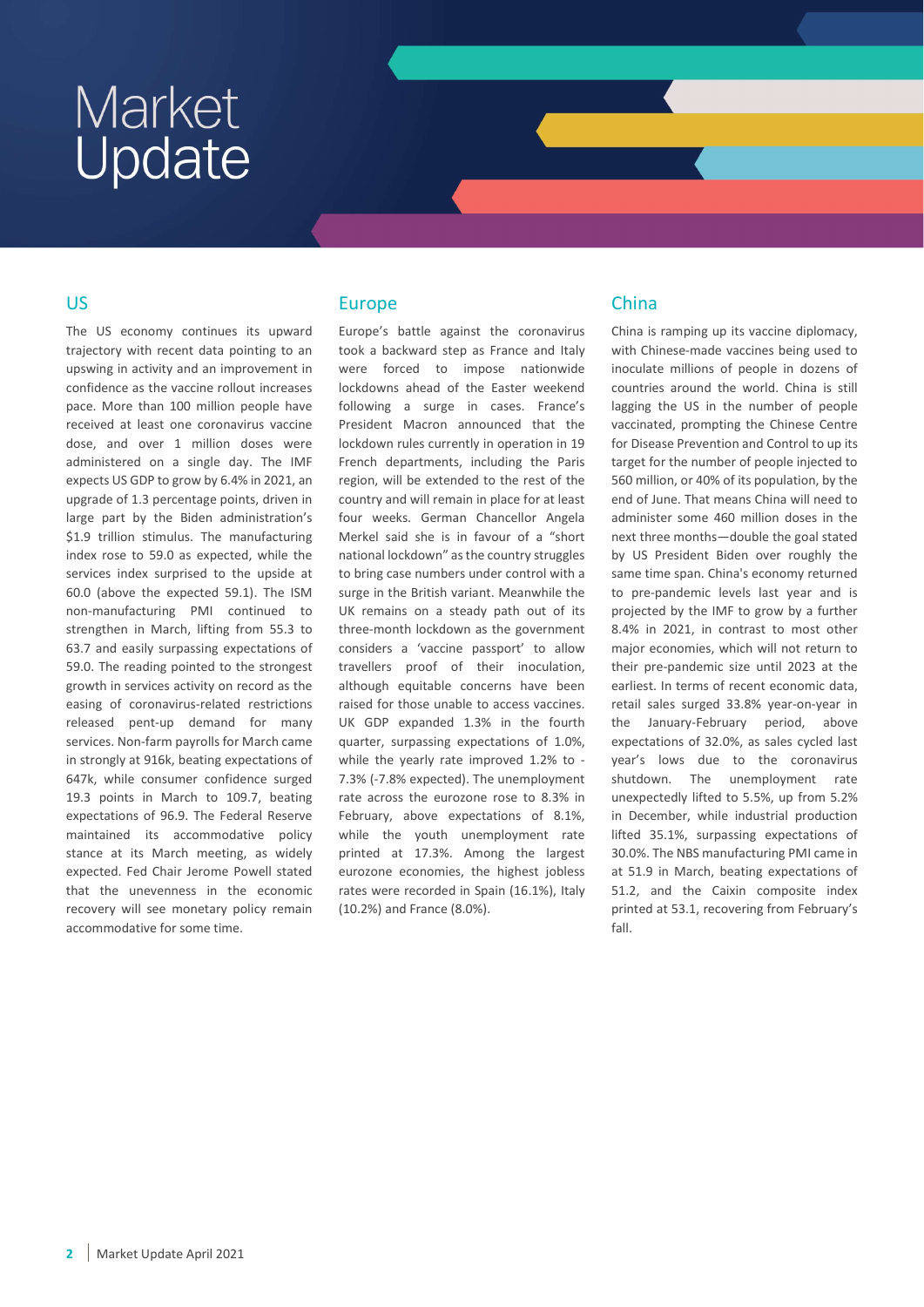#### Asia region

Japan's economic recovery has been stymied by a slow vaccine rollout and trepidation among consumers as daily cases continue to climb. The key focus for the government is the vaccination of people aged 65 and over, of which there are around 36 million. Once a critical mass within this demographic receive the vaccine, the government expects personal consumption to get a significant boost. Japan's preliminary industrial production fell 2.1% in February, missing expectations of a 1.2% contraction, with motor vehicles and electrical machinery the largest detractors. The unemployment rate remained unchanged at 2.9% in February, coming in lower than expectations of 3.0%. Retail sales rose 3.1% in February, beating expectations of 0.2%, while the yearly rate improved to -1.5% (versus -2.8% expected). India reported more than 100,000 daily Covid-19 cases in early April, a grim measure achieved only by the United States and Brazil. However, despite the economic pain wrought by the pandemic, which caused a record 8.0% drop in GDP over 2020, the IMF forecasts a 12.5% rebound in 2021, and further growth of 6.9% in 2022. India—along with the US, China, Indonesia and South Korea—will be among the only major economies to exceed pre-pandemic GDP levels by the end of 2021.

#### Australia

With no community transmitted Covid-19 cases, the Queensland government ended the snap three-day Brisbane lockdown, but maintained some mask wearing and social distancing measures. Whether tight elimination lockdowns or more moderate versions will be needed as Australians get vaccinated is still up for debate. The Australian government announced a preference for the Pfizer vaccine for Australians under 50 amid concerns of rare blood clots potentially linked to the AstraZeneca vaccine. In economic news, February employment numbers surged by 88,700, accentuated by the fact that the entire increase came from full-time jobs with employment now above the prepandemic level. As widely expected, the RBA maintained its current accommodative monetary policy settings at its April meeting. The board noted that it remains committed to the 3-year government bond yield target of 0.10% but will consider whether it retains the April 2024 bond or shift to the next maturity date. Preliminary building permits jumped 21.6% in February, soundly beating expectations of 5.0% and reversing from a 19.4% slump in January. New Zealand announced plans to open a two-way, quarantine-free trans-Tasman travel bubble, with the option to continue, pause or suspend if a case is detected in Australia.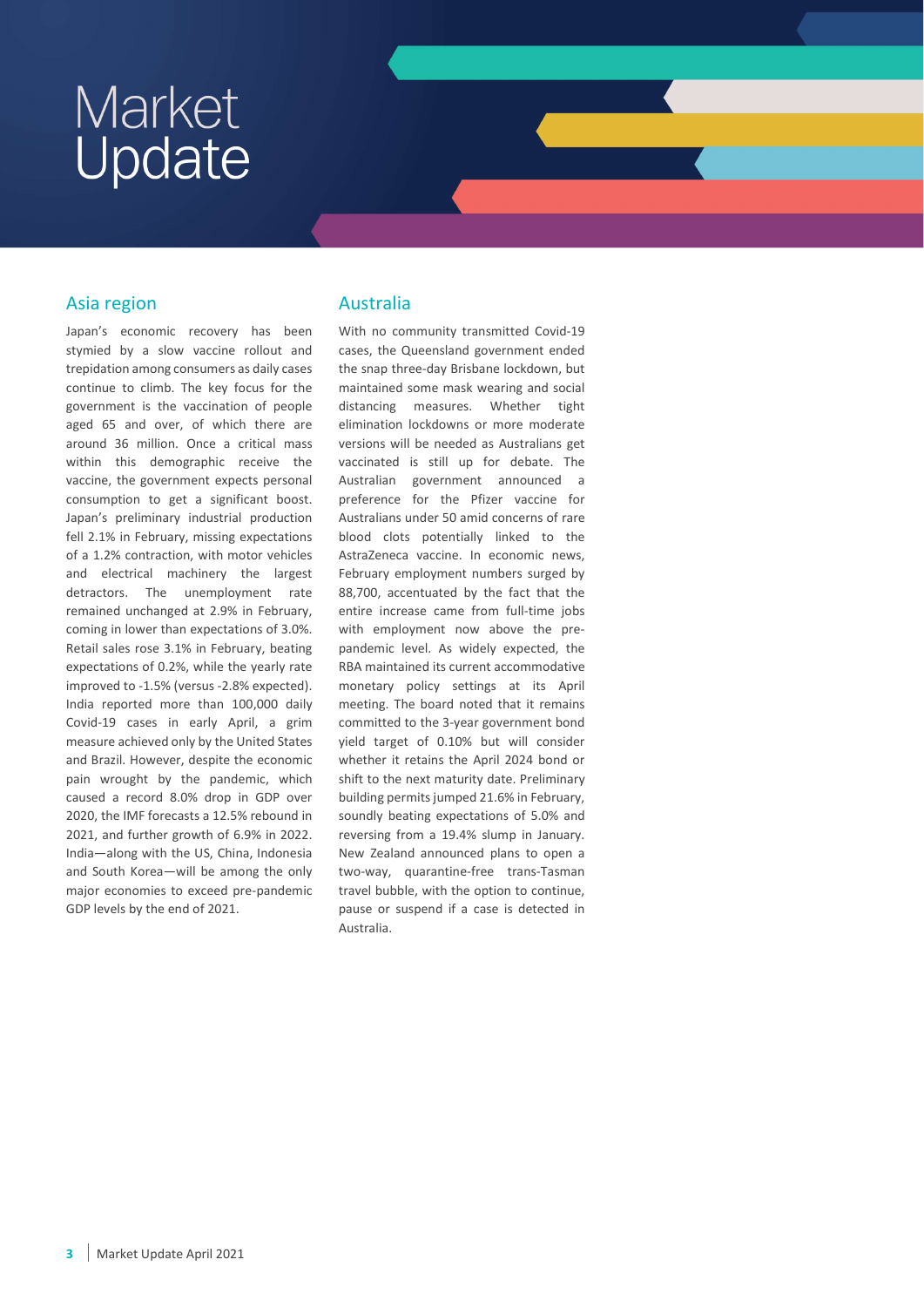## EQUITY MARKETS

- Australia's S&P/ASX 200 Index rose 2.4% in March, led by the Consumer Discretionary (+7.0%) and Utilities (+6.8%) sectors.
- The US S&P 500 Index gained 4.4% in March in US dollar terms and pushed above 4000 points at the start of April to hit fresh all-time highs.
- In Europe, Germany's DAX 30 Index rallied 8.9%, while France's CAC 40 Index rose 6.5% and the UK's FTSE 100 Index rose 4.2%.
- In Asian markets, Japan's Nikkei 225 Index rose 1.4% while Hong Kong's Hang Seng Index fell 1.8% and China's CSI 300 Index dropped 5.4%.
- Global developed market shares rose 5.1% in March while emerging market shares were mostly flat in Australian dollar terms.

### Australian equities

|            | Index/Benchmark (% pa)        | 1 Year | 3 Years | 5 Years | 7 Years |
|------------|-------------------------------|--------|---------|---------|---------|
| Australian | S&P/ASX 200 Acc.              | 2.44%  | 37.47%  | 9.65%   | 10.25%  |
|            | S&P/ASX 50 Acc.               | 2.49%  | 32.88%  | 9.70%   | 9.81%   |
|            | S&P/ASX Small Ordinaries Acc. | 0.79%  | 52.15%  | 8.33%   | 10.69%  |

Australian shares extended their rally through March, gaining 2.4%, but could not keep pace with global markets, which have been buoyed by the vaccine story. In Australia, very low levels of community transmission and the rollout of the vaccine program have delivered a boost to optimism, particularly for sectors directly linked to the re-opening of the economy such as consumer discretionary and industrials. Meanwhile, companies that benefited from Covid-19 (e.g. Coles and JB Hi-Fi) will have higher comparable sales to meet in upcoming result periods. In stock-related news, Macquarie Infrastructure Group and Aware Super launched a bid for Vocus and the market received further details on Telstra's proposal to restructure its business model. AGL announced plans to create two energy businesses focused on executing distinct strategies via a structural separation. The 'New AGL' will deliver electricity, gas, internet and mobile services to more than 30% of Australian households. Sydney Airport released traffic performance numbers for February showing total passenger traffic down 79.8% on the prior corresponding period. China confirmed it will place a tariff of 175.6% on Australian wine exports in bottles and containers holding less than two litres. Treasury Wine Estates made plans last year to divert most of its high-end wine from China to other Asian markets.

### Investment Index/Benchmark returns\*

S&P/ ASX 200 Index

| Sector                   | 1 Month  | 3 Months  | 1 Year    |
|--------------------------|----------|-----------|-----------|
| Energy                   | 7.03%    | 8.77%     | 70.91%    |
| <b>Materials</b>         | 6.81%    | $-1.84%$  | $-10.03%$ |
| Industrial               | 6.56%    | $-0.47%$  | 44.66%    |
| Consumer Discretionary   | 6.24%    | 8.82%     | 34.99%    |
| <b>Consumer Staples</b>  | 4.31%    | 12.15%    | 45.88%    |
| <b>Health Care</b>       | 3.80%    | $-1.09%$  | 20.02%    |
| Financials (ex Property) | 3.16%    | 0.43%     | 10.09%    |
| Info Tech                | 2.51%    | $-2.34%$  | $-0.38%$  |
| <b>Telcos</b>            | 0.02%    | 3.78%     | 44.20%    |
| <b>Utilities</b>         | $-2.95%$ | $-11.27%$ | 85.40%    |
| Property                 | $-3.01%$ | 2.96%     | 55.84%    |

\*Total returns based on GICS sector classification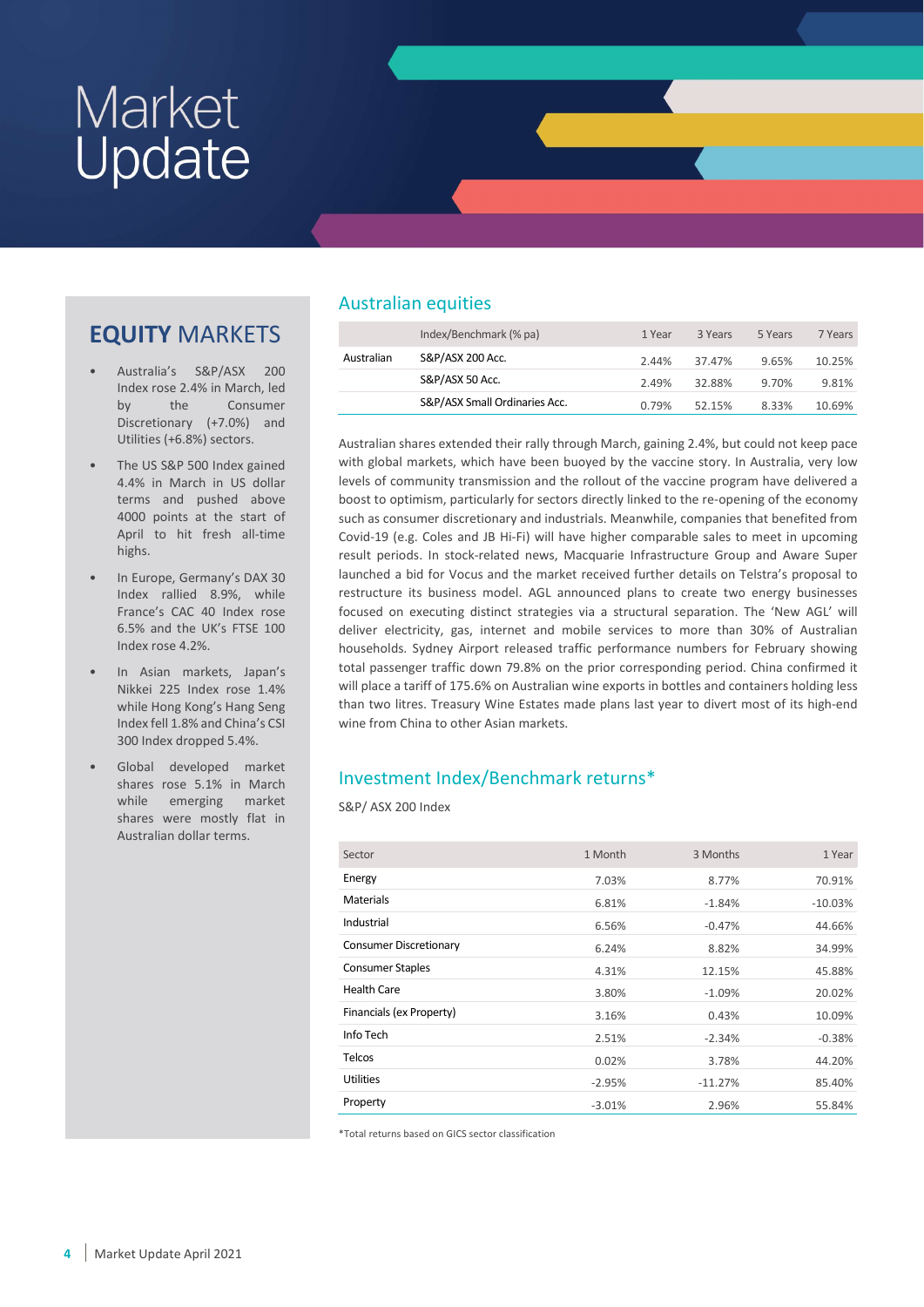### BIG MOVERS THIS MONTH

#### Going up

| ⇑ | <b>Consumer Discretionary</b> |
|---|-------------------------------|
|   | $+7.0%$                       |

| ⇑ | Utilities | $+6.8%$ |
|---|-----------|---------|
|   |           |         |

⇑ Property +6.6%

#### Going down

- $\Psi$  Materials -3.0%
- ⇓ Information Technology -3.0%

#### Global Equities

|          | Index/Benchmark (% pa)                           | 1 Month | 1 Year | 3 Years | 5 Years | 7 Years |
|----------|--------------------------------------------------|---------|--------|---------|---------|---------|
| Global   | MSCLWorld Ex Australia Index<br>(AUD)            | 5.09%   | 23.55% | 13.16%  | 13.67%  | 13.01%  |
|          | MSCLWorld Ex Australia Index<br>(LCL)            | 4.25%   | 51.08% | 13.32%  | 13.42%  | 10.77%  |
|          | MSCI World Ex Australia Small<br>Cap Index (AUD) | 3.85%   | 45.39% | 11.83%  | 13.91%  | 12.67%  |
| Emerging | <b>MSCI Emerging Markets Index</b><br>(AUD)      | 0.11%   | 27.28% | 6.73%   | 12.29%  | 9.61%   |
|          | <b>MSCI AC Far East Index</b><br>(AUD)           | 0.11%   | 19.60% | 8.13%   | 12.75%  | 11.97%  |

Following the March 2020 low, the subsequent rebound in global markets was initially fuelled by growth companies in technology and healthcare that performed well as the pandemic swept across the globe and strict lockdown measures were implemented in most countries. As vaccines continue to roll out globally, the rebound has shifted to more cyclical areas of the market that are expected to perform strongly as the world returns to 'normal'. In the US, the style rotation has been most strongly depicted in the performance disparity between the 'old economy' Dow Jones Industrial Index, which rose 8.3% in the March quarter, and the 'new economy' NASDAQ Composite Index, which rose 1.8%. The rotation is being aided by rising bond yields, which challenge the lofty valuations that have been assigned to growth assets, especially in the technology sector. Chinese shares remain under pressure as markets express concerns around potential policy normalisation as the economy recovers from the pandemic. In addition, uncertainty surrounding potential regulation for some industries and ongoing geopolitical tensions continue to dampen investor sentiment in the region. Emerging markets were weak in March, rising only 0.1% in Australian dollar terms, but have outperformed developed market shares over the past 12 months.

#### Property

|            | Index/Benchmark (% pa)                                                  | 1 Month | 1 Year | 3 Years | 5 Years | 7 Years |
|------------|-------------------------------------------------------------------------|---------|--------|---------|---------|---------|
| Australian | S&P/ASX 300 A-REIT Acc                                                  | 6.56%   | 44.66% | 7.60%   | 5.56%   | 10.13%  |
| Global     | <b>FTSE EPRA/NAREIT</b><br>Developed Ex Australia<br>Index (AUD Hedged) | 3.88%   | 29.45% | 4.35%   | 3.65%   | 6.00%   |

Debate in global property markets has turned to office markets and how the pandemic may have changed demand for office space on a permanent basis. While the return to work in CBDs is progressive, there is a growing realisation that more flexibility to include working from home arrangements is both possible and desired. As companies plan ahead and leases come to an end, there is already demand for core space plus an option for a flexible amount. After selling off heavily in early 2020, retail property REITs have had bursts of recovery during the last six months as investors react to a vaccine-led recovery. Food and necessity-based shopping centres have continued to trade well and remain in demand by investors. Shopping strips and malls with a high proportion of discretionary spending have been hard hit, and owners face a period of readjustment in tenant mix and rentals. In Australia, the residential housing market has been a surprising area of strength. The combination of a 'lower for longer' cash rate and a shortage of supply in the secondary market has seen prices escalate